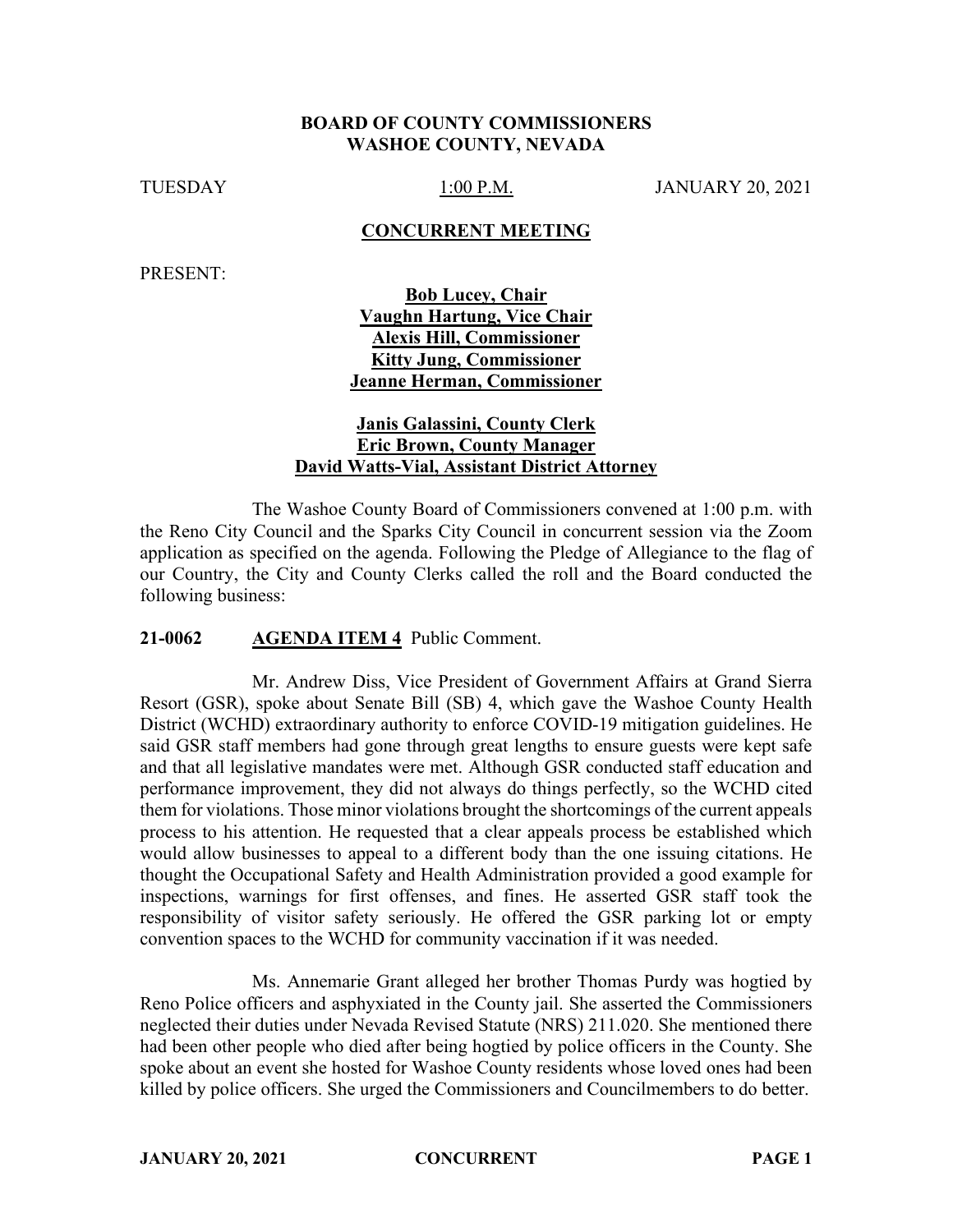Sparks City Clerk Lisa Hunderman read an email from Mr. Cameron Harris. In it, Mr. Harris said he had reported abandoned vehicles on West 4th Street to the City of Reno and the State. He spoke about NRS Chapter 487 which addressed abandoned vehicles. He reported the issue to the Nevada Highway Patrol and the Reno Police Department, but no steps had been taken to enforce state and local codes. He expressed frustration because the illegally parked vehicles had not been moved, even though he submitted the complaint through various means.

As read by Ms. Hunderman, District Board of Health (DBH) Chair Dr. John Novak discussed the appellate bodies established by the DBH. He noted the appeals boards had existed for over thirty years. He said the appeal process for SB4 had been created by the WCHD since it had not been included in State 447E regulations. He stated all facilities had the opportunity to appeal a citation within 10 business days. He described the appeal process, variance requirements, and water system permitting. He identified the various agencies involved in the appeals process and the regulations that dealt with appeals.

# **21-0063 AGENDA ITEM 5** Approval of the Agenda. January 20, 2021.

The City of Sparks voted to approve the agenda.

On motion by Vice Chair Hartung, seconded by Commissioner Herman, which motion duly carried on a 4-0 vote with Commissioner Jung temporarily unable to participate via Zoom, it was ordered that Agenda Item 5 be approved.

The City of Reno voted to approve the agenda.

There were no public comments on this item.

# **21-0064 AGENDA ITEM 6** Minutes.

Sparks City Clerk Lisa Hunderman said each jurisdiction would approve the minutes of the previous concurrent meeting at their regular board meetings because they each had their own minutes.

There was no public comment or action taken on this item.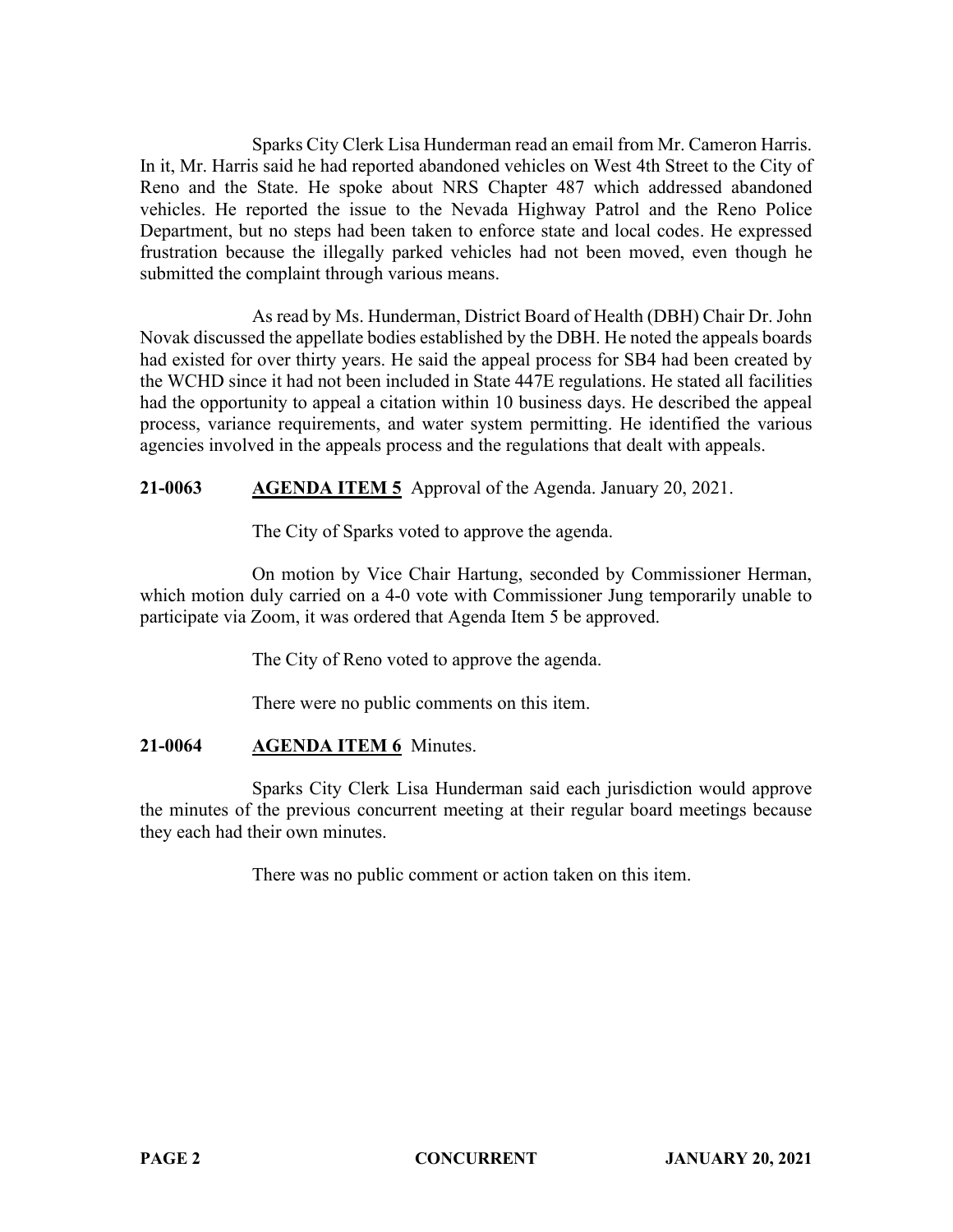# **21-0065 AGENDA ITEM 7** Presentation and discussion regarding the establishment, structure, and membership of Washoe County Health District and District Board of Health.

Sparks Assistant City Manager Alyson McCormick explained the Washoe County Health District (WCHD) had been established in 1972 pursuant to an interlocal agreement between Washoe County and the Cities of Sparks and Reno. She noted health districts were governed by Nevada Revised Statute (NRS) Chapter 439. She said the interlocal agreement had been revised several times, including a complete rewrite in 1986; it had last been amended in 1993. The 1993 amendment only changed subsections 2d and 2e, which pertained to board membership. She stated the District Board of Health (DBH) was comprised of two members from each jurisdiction and one physician member who was appointed by the rest of the Board. The DBH membership was established pursuant to section 2 of the interlocal agreement and NRS 439.390. She said the Health Officer was appointed by the DBH pursuant to NRS 439.400.

Ms. McCormick said the interlocal agreement created two issues specific to DBH membership. The first was the designation of who could be a board member. NRS 439.390.1 indicated the DBH must consist of two members appointed by the governing body of the county, city, or town in which they resided. She noted sections 2b, 2c, and 2d of the interlocal agreement limited the number of elected officials appointed by each jurisdiction to one, although the State did not impose a limit. Board member terms were not defined by Nevada law, but section 2f of the agreement designated a four-year term of office for each board member. She outlined the expiration dates for board members who were not elected officials. She noted section 2f of the agreement said members would continue to serve on the Board after their term expired until their successor was elected and qualified.

Vice Chair Hartung asked what the Board membership requirements were prior to the 1993 amendment. Ms. McCormick replied section 2c in the overhauled 1986 interlocal agreement limited the number of elected officials for the City of Sparks to one member, but there were no limitations on the City of Reno or the County; the 1993 amendment added those limitations, though the reason for adding them was unclear.

Reno City Councilmember Jenny Brekhus thought the governance of the DBH was intrinsically related to the functions of the Board. She noted the National Air Quality Act was adopted in 1970. She asked how the air quality function had become the responsibility of the DBH if it had not been subject to an interlocal agreement amendment. Ms. McCormick replied the WCHD was formed in 1972, after that piece of legislation.

Councilmember Brekhus confirmed the WCHD's initiating power regulated the National Air Quality Act. Ms. McCormick replied she was not aware that it was included. Councilmember Brekhus asked whether Ms. McCormick had a timeline of when each function had been assigned to the DBH. Ms. McCormick replied no. Councilmember Brekhus noted the DBH had been formed and its duties had grown over time. She asked who had assigned duties to the DBH. Ms. McCormick said the Nevada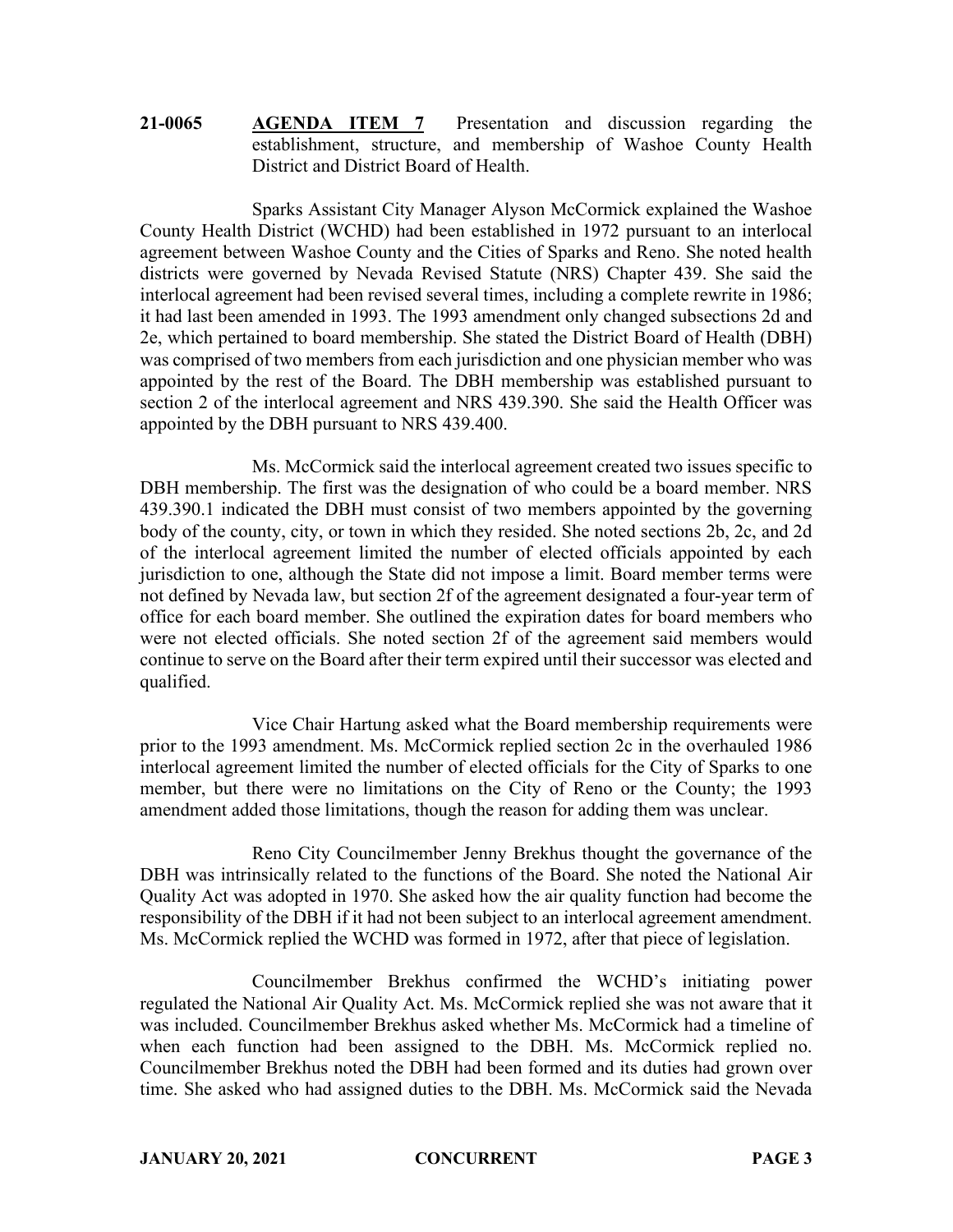Legislature and its various administrative agencies assigned those duties through regulations.

There was no public comment or action taken on this item.

**21-0066 AGENDA ITEM 8** Consideration, discussion, and possible direction to staff to negotiate a proposed amendment of the interlocal agreement concerning the Washoe County Health District (FOR POSSIBLE ACTION)

Sparks Assistant City Manager Alyson McCormick said some elected officials had expressed interest during the prior concurrent meeting in reviewing the structure of the District Board of Health (DBH). Staff had reviewed the interlocal agreement and identified four potential avenues for making changes to the Washoe County Health District (WCHD). They were: adding members to the DBH, creating a general appellate body within the WCHD, terminating the interlocal agreement thereby terminating the WCHD, and amending the interlocal agreement. She stated the fourth option was identified by staff as the only viable option.

Ms. McCormick reviewed Nevada Revised Statute (NRS) 439.390.1, which limited DBH membership to two members for each jurisdiction plus one physician. The limit kept membership to an odd number of officials to prevent tie votes. She stated adding more members to the DBH would violate State law. She outlined the options for appeals based on NRS 439, noting certain specific provisions such as Senate Bill 4 authorized the WCHD to take certain enforcement actions related to COVID-19 (C19). In addition, NRS 444.190 had provisions regarding enforcement of sanitation regulations, NRS 446.940 allowed the DBH to adopt regulations regarding food establishments, and NRS 445b.275 provided for the establishment of an air pollution control hearing board. She said the powers of a board of health were outlined in NRS 439.410 and 439.360, which did not include general appellate powers or the authority to establish a general appellate body. She stated NRS did not expressly prohibit the establishment of a general appellate body, but she thought the detailed description of some types of appeals implied other types of appeals were not permitted. Regarding the termination of the interlocal agreement, she noted the WCHD was the only body authorized by State law to perform certain functions the County and the Cities of Reno and Sparks lacked the staff and infrastructure to perform. She asserted terminating the WCHD would not be advisable, particularly during a global pandemic. The State Board of Health would need to approve a new health district if the WCHD was terminated, and the demands of C19 would slow the process considerably. She described the process and timelines involved with terminating a health district.

Ms. McCormick said amending the interlocal agreement would require approval of an amendment by each jurisdiction at least 90 days before the renewal date, so the deadline would be October 2. The jurisdictions could direct staff to negotiate amendments which would then be approved by the jurisdictions either at another concurrent meeting or in separate meetings. She noted section 7c of the interlocal agreement required the DBH to review the interlocal agreement annually and recommend changes to the three jurisdictions. She said the three jurisdictions could either direct staff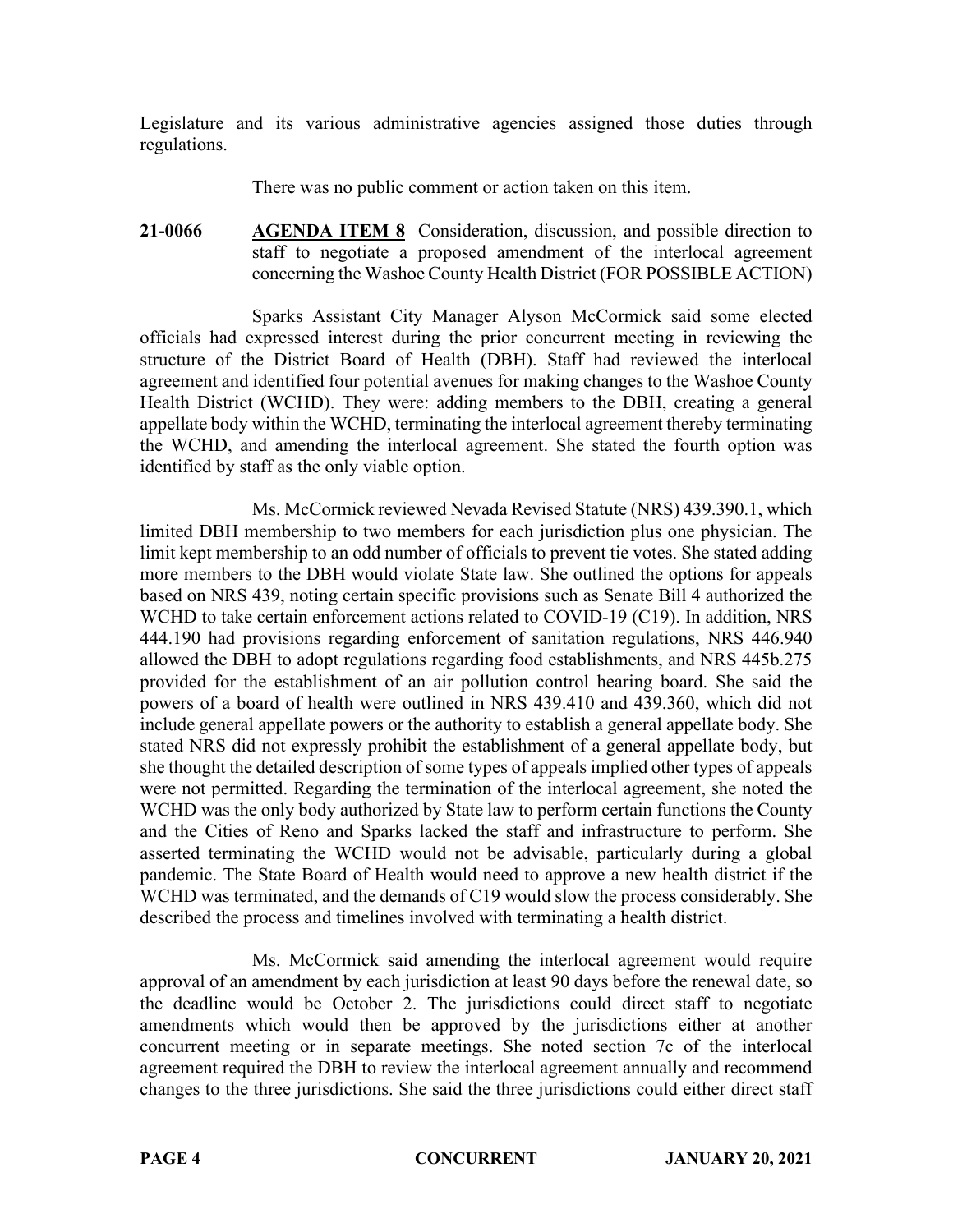to negotiate a proposed amendment for DBH review or request that the DBH recommend changes to the interlocal agreement. Amendments to the agreement could include changing membership requirements to mirror Nevada law, making changes to the name of the WCHD, or updating the agreement in general.

Vice Chair Hartung asked whether terminating the interlocal agreement would also terminate the Regional Emergency Medical Services Authority (REMSA) franchise agreement. Ms. McCormick believed the WCHD was the entity that entered into the franchise agreement, so terminating the interlocal agreement would also likely terminate it. Vice Chair Hartung observed there could be various unintended consequences if the interlocal agreement was terminated.

Sparks City Councilmember Kristopher Dahir mentioned he had served on the DBH for the past five years. He noted the responsibilities of WCHD staff were farreaching. He thought the WCHD should not be disbanded, but there were some issues that needed to be reviewed. He believed the actions of WCHD staff needed to be directed by the DBH rather than simply reporting to the Board. He expressed frustration because there had been instances when he learned about actions taken by staff through the media after they happened. He asserted a board had the ability to protect staff when they took actions, but it was difficult to do so when staff said or did things that did not represent the board. He thought the appeals process was another area that needed to be reviewed. He opined the DBH needed to establish how constituents would be treated, and there needed to be accountability for decisions. He expressed appreciation for having experts such as restauranteurs and doctors available to answer questions when the DBH decided on issues that would affect constituents.

Vice Chair Hartung agreed with Councilmember Dahir's statement about the appeals process. He asked whether the interlocal agreement could be changed to require that the DBH Chair and Vice Chair be elected officials. Ms. McCormick replied State law did not address who could serve as Chair or Vice Chair. She did not know whether the DBH bylaws had any requirements, but the bylaws could be changed without going to the Legislature. Vice Chair Hartung asked who determined the bylaws. Ms. McCormick responded the DBH determined the bylaws with a two-thirds vote. Vice Chair Hartung asked whether the interlocal agreement could be changed. Ms. McCormick said it could, but the bylaws would need to be changed as well.

Reno City Councilmember Naomi Duerr asked whether decisions were made by staff which could then be appealed to the DBH, or whether staff made recommendations but the DBH made the decisions. She asked for clarification on the appeals process. Ms. McCormick replied the process depended on the type of violation. As an example, air pollution issues would be appealed to the Air Pollution Hearing Board, while other matters would be appealed to other bodies. Part of the frustration expressed during public comment was around the lack of a streamlined process for appealing citations. Councilmember Duerr inquired whether an appeals process could be established which would direct appeals to the DBH first, then to other agencies for further consideration. She asked whether that would require a legislative change. Ms. McCormick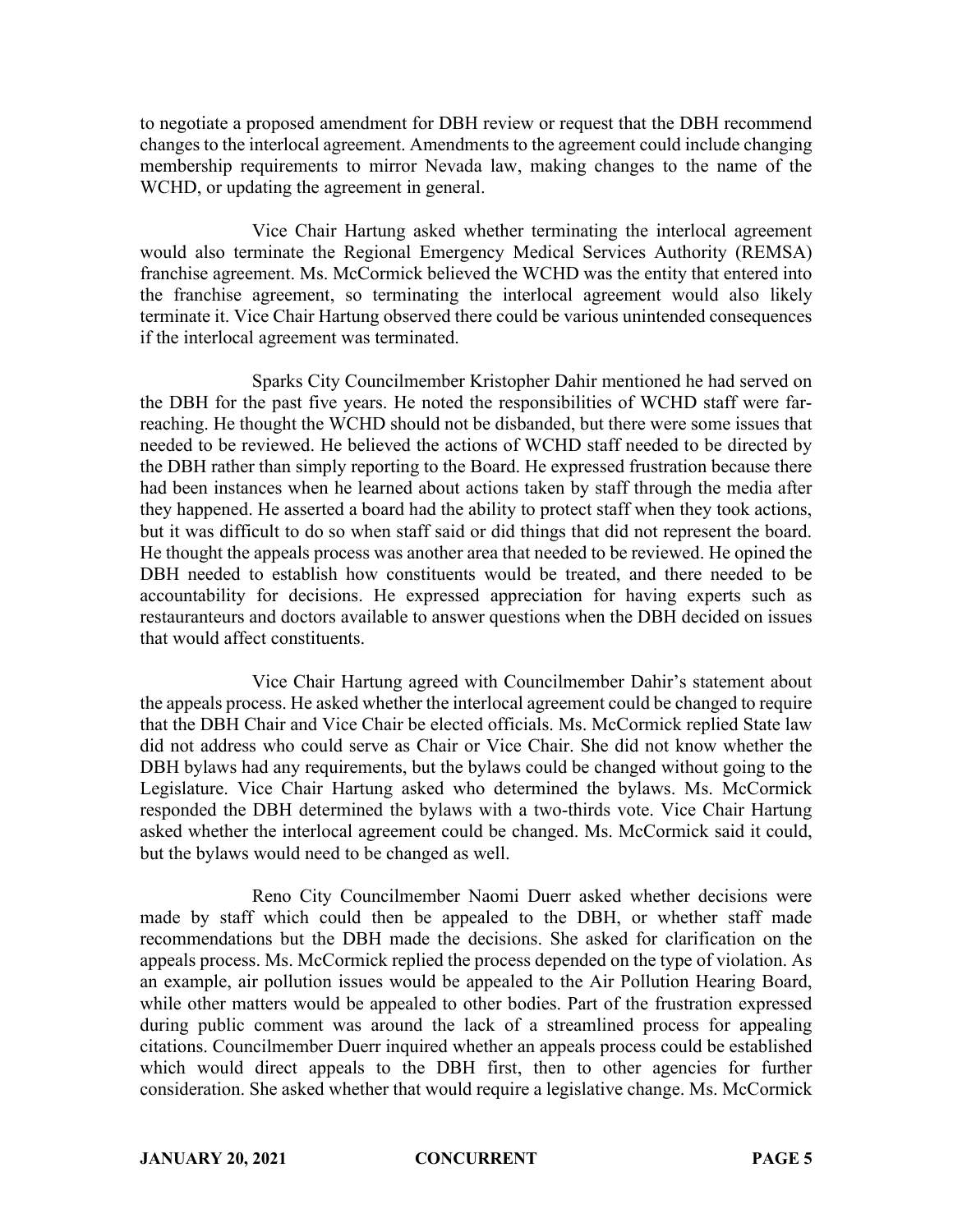replied the extra step could not be created in every context. Councilmember Duerr suggested the appeals process might be simplified and made more timely by the addition of a preliminary step.

Sparks City Mayor Ed Lawson summarized that, based on Ms. McCormick's presentation, the only option was to amend the interlocal agreement. He asserted the name of the WCHD needed to be changed to clarify that it was an entity separate from the Washoe County Board of County Commissioners. He noted the appeals process was another issue which needed addressing. He asked the Commissioners and Councilmembers for feedback to clarify the direction to staff. He explained the jurisdictions were not planning to make surreptitious changes to the WCHD during a global pandemic; the intent was to improve the WCHD for the benefit of the community.

Reno City Mayor Hillary Schieve said she had worked with Chair Lucey on some of these issues for some time, but the pandemic had taken precedence. Some shortfalls in the public health infrastructure had been highlighted by the pandemic, and she wanted to use the experience as an opportunity to improve all WCHD services. She reiterated the purpose of the meeting was not to dismantle anything but to address longstanding constituent concerns. She expressed frustration about the lack of necessary information during the C19 pandemic, which made it more difficult to make decisions.

Upon initially hearing about the meeting, Reno City Councilmember Jenny Brekhus said she wondered whether it would address C19 issues. She expressed concern about addressing C19 issues while in the midst of the pandemic. She thought making changes to the DBH now could undermine the authority of the WCHD and confidence in the District Health Officer. She acknowledged C19 had elucidated some issues, but she thought this was not the time to make changes. She noted the Kaiser Family Foundation had published a study which indicated over 150 health officers had been fired, retired, or forced to resign during the C19 pandemic.

Chair Lucey agreed with Councilmember Brekhus' statement about issues brought to light by C19. He asserted this meeting was not aimed at making massive changes to the public health system. The issues addressed during the meeting had been under discussion for the past five or six years, and they involved public health challenges experienced by individuals throughout the community.

Mayor Schieve thought information being siloed hurt the public health system. She had hundreds of emails from people expressing concerns and asking about actions the Reno City Council was taking. She thought not considering how to create better public health infrastructure was a disservice to the community, and the conversation was long overdue. She asserted the discussion had not been prompted by C19; it was about improving public health for the community.

Reno City Councilmember Oscar Delgado thanked everyone for participating in the meeting and requested they continue to advocate on behalf of the WCHD because it was one of the lowest funded health districts in the country. He asked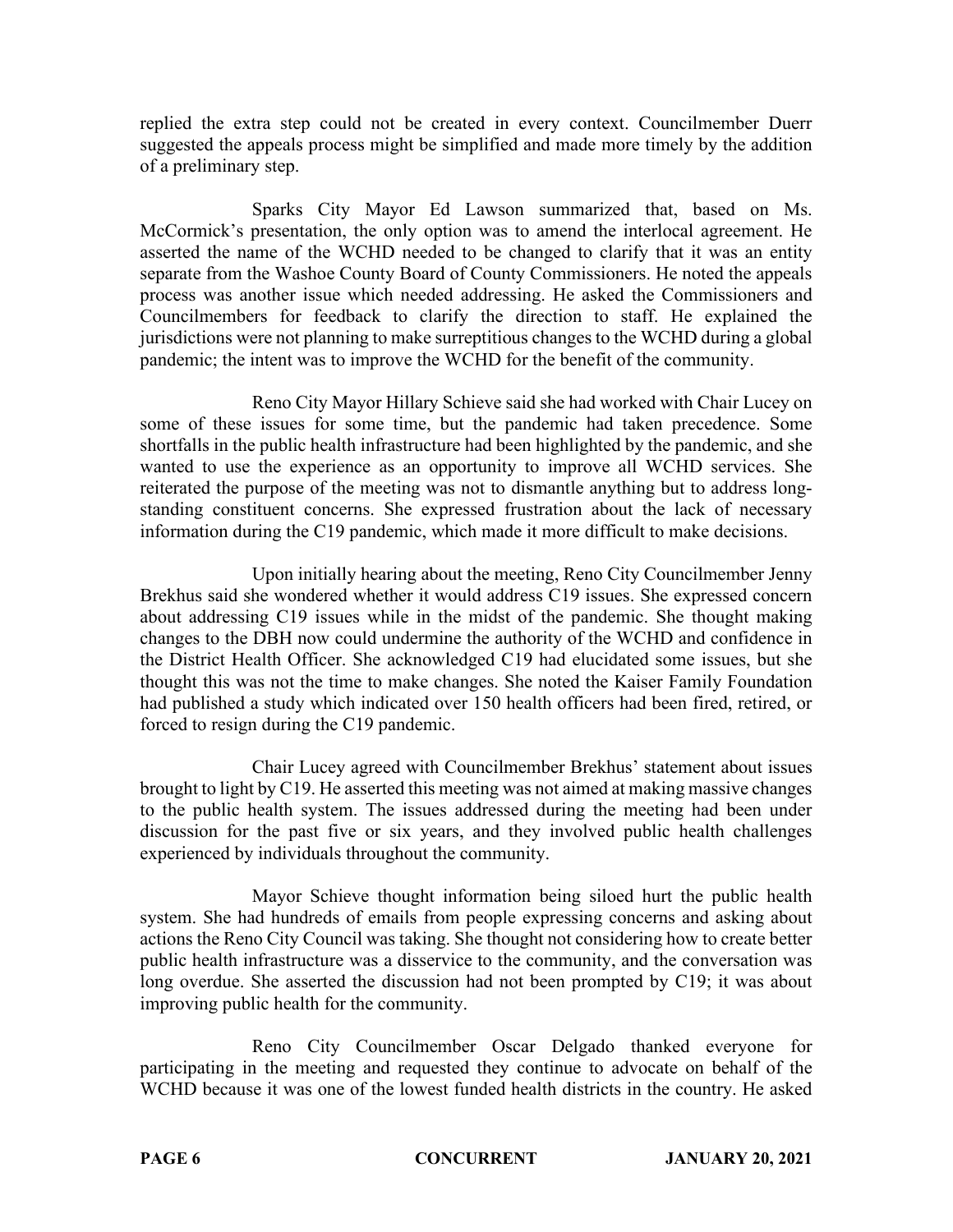for clarification about what the Commissioners and Councilmembers were trying to accomplish aside from better communication. He thought most issues the DBH had encountered during his tenure had been successfully addressed. He supported a name change, but he was unsure of the end goal of the current discussion.

Reno City Councilmember Neoma Jardon expressed concern about the lack of communication, transparency, and collaboration. She thought the name change was fine, but the improvement of communication and transparency needed to be addressed as well. Elected officials needed to have the information sought by constituents.

Councilmember Dahir agreed that this issue was not about C19. He recognized WCHD staff for their efforts to address C19, noting employees worked overtime to address the pandemic. He stated not having the correct infrastructure could leave staff members exposed if their actions deviated from their normal roles. Elected officials were ultimately responsible for employee actions, so he wanted to ensure the correct infrastructure was in place. He emphasized his concerns were not intended to reflect negatively towards staff; he was very supportive of District Health Officer Kevin Dick and WCHD staff. He recognized C19 exacerbated some of the issues being discussed, but he had served on the DBH for five years and was aware that these issues preceded the pandemic. He acknowledged some appeals were heard by the DBH as Councilmember Delgado stated, but many appeals did not go before the DBH and he was made aware of them only when he heard from constituents. He thought processes needed more involvement from elected officials and they needed to be reviewed to ensure things were done correctly.

Chair Lucey noted the pandemic had been difficult for everyone and the only way to maneuver through it was as a community. He referred to Vice Chair Hartung's statement about the number of years since the interlocal agreement was last amended, adding it was time to work as a region to evaluate the agreement and make amendments to better serve the community's current needs. The community was much larger than when the agreement was written, and the services provided by the WCHD needed to catch up. He agreed the name was very confusing for people because, although the WCHD included Washoe County, the Board of County Commissioners had no governance over it. He suggested the name Northern Nevada Health District. He noted the WCHD provided guidance and oversight for many businesses, but community leaders needed to ensure the guidance was suitable for the needs of the community. The WCHD had accomplished some great things and it performed well during the pandemic, but there were areas that needed improvement. He wanted the Commissioners and Councilmembers to provide direction so staff could present options for improving the WCHD.

Sparks City Councilmember Charlene Bybee expressed appreciation for the comments and the opportunity to improve the WCHD. She was cognizant of a variety of issues concerning both the WCHD and the DBH which had been discussed during her tenure on the Sparks City Council. She noted C19 highlighted how critical the WCHD was to the community and the importance of efficiency and transparency within the health district. She agreed the appeals process needed to be reviewed. She asked whether the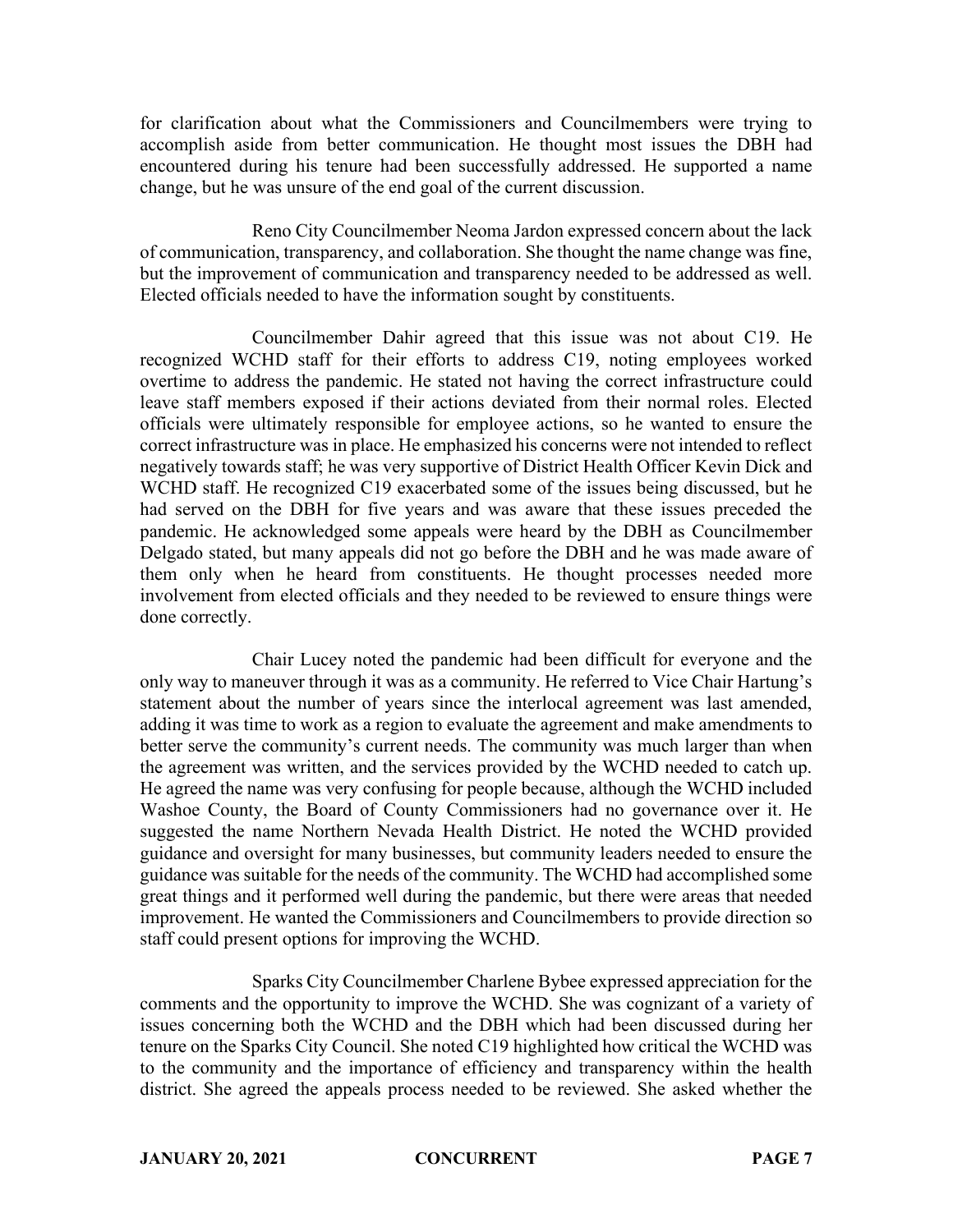interlocal agreement could be amended to address appeals not directed to State agencies; she agreed with concerns about appealing to the same body that issued the citation. She thought disbanding the WCHD did not make sense, especially in the middle of a pandemic. She noted jurisdictions often performed cleanup on codes, policies, and procedures, so she supported reviewing the interlocal agreement which had been written so many years prior.

Councilmember Delgado said he was open to recommendations for how to better serve the community. He saw this as an opportunity to go back to the WCHD with suggestions for better communication about procedures. He thought many of the questions were about procedures already in place, so he thought there was an opportunity to report back to each jurisdiction with clarification about processes. He was not convinced about the need to change the makeup of the DBH, which he believed reflected the community needs since it included medical professionals, small businesses, and elected officials.

Commissioner Hill thought hearing from the District Health Officer would provide more context for anyone who did not serve on the DBH as well as community members. She suggested additional details and flowcharts for the appeals processes would help in making informed decisions. Mayor Lawson agreed.

In regard to a name change, Councilmember Brekhus suggested the use of Truckee Meadows because there was some precedent with agencies such as the Truckee Meadows Water Authority. She agreed with Councilmember Delgado's hesitation to change the DBH governance structure at this point. She noted some appeals, such as air quality, might be routed to other agencies in accordance with state or federal laws. She thought reviewing each function of the WCHD should be considered at each jurisdiction after the pandemic was resolved. She noted the City of Reno had three managers in recent years, and there was both a global pandemic and the possibility of a recession as well. She wanted to take the issue back to its respective board for further discussion.

In response to Councilmembers Brekhus and Delgado, Chair Lucey noted the Southern Nevada Health District had a very different construct because of the size of Clark County. He said most of their members were elected officials, but they also had representation from business and industry. He suggested the DBH could utilize liaisons from business and industry to provide input and perspective to the voting members of the board.

Reno City Councilmember Devon Reese considered the renaming of the WCHD and the creation of an appeals process long overdue. He thought political interference with public health was not a good idea. He opined adding more elected officials to the DBH rather than making scientifically based decisions equated to prioritizing partisanship over public health. He thought elected officials needed to empower local health officials to provide factual information with limited partisan influence. He said the goal was to have better health outcomes, so the different functions of the WCHD needed to be separated out.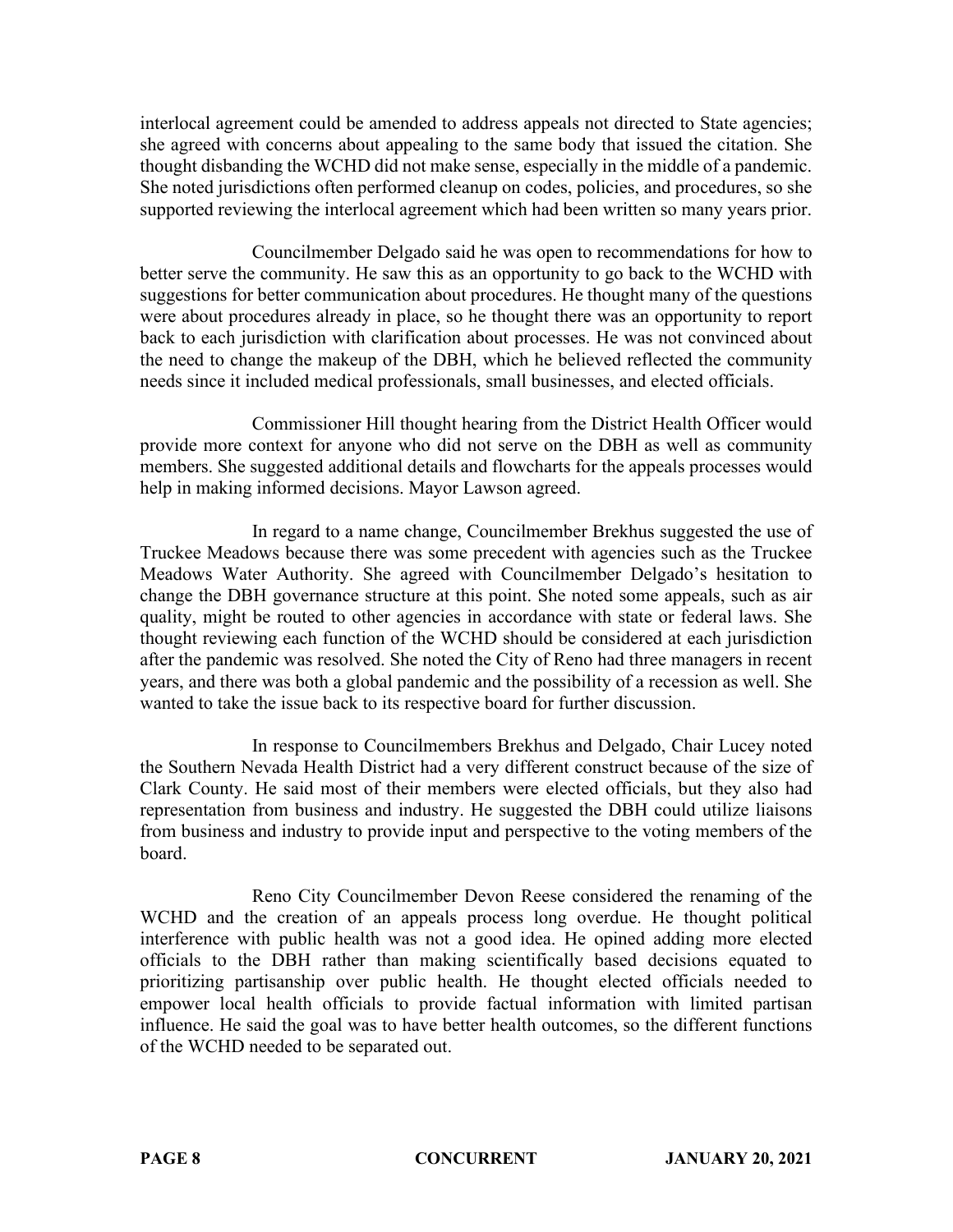Vice Chair Hartung thought there were four main issues to consider: the name change, the structure of the DBH, the potential requirement for offices on the DBH to be held by elected officials, and the appellate board. He thought each issue should be considered separately to determine what could be done for each.

Commissioner Herman noted the interlocal agreement had been in existence for over 30 years and she thought there would be no immediate solution. She suggested waiting until the C19 pandemic subsided when more information would be available. She believed the structure of the DBH needed to be considered carefully. She thought adding medical professionals rather than elected officials might be more beneficial. She acknowledged the community had changed, but she thought the issues remained the same only on a larger scale.

Reno City Councilmember Bonnie Weber thought something needed to be done right away. She agreed with Chair Lucey's suggestion of adding elected officials and having liaisons. She suggested the DBH could have two elected officials from each jurisdictions and some liaisons. The elected officials would be accountable to the public but the subject matter experts could provide insights. In regard to Vice Chair Hartung's summary of issues, she wanted to add communication with the public. She thought the public needed to know what the WCHD was responsible for, and that information had not been communicated well.

Councilmember Duerr observed the Commissioners and Councilmembers had various ideas of how to improve the WCHD. She noted the issues were unclear to her because she had not served on the DBH. She thought defining a clear problem statement would help direct future discussion and staff's efforts. She suggested staff input could help clarify issues because they had firsthand knowledge of what worked and what did not. She tended to agree with statements about the accountability of elected officials who were responsive to constituents. She said many boards included elected officials as well as nonvoting advisors to provide independent context on issues. She acknowledged the County was often blamed for actions of the WCHD or the Washoe County School District because of the name of those boards. She opined the concept of a Northern Nevada Health District would be useful to clarify the autonomy of the board.

Commissioner Jung opined all of the points made during the discussion were valid. She thought communication was critical, particularly for elected officials. She believed members of the DBH had a unique perspective because they understood the DBH's needs. She wondered whether DBH members could take the discussion to the DBH to see what could be resolved directly. She acknowledged the WCHD name was an issue because it confused citizens. She expressed respect for the District Health Officer, individuals on the DBH, and WCHD staff for their efforts during the C19 pandemic.

Mayor Lawson stated the only action for this item would be to give direction to staff. It was determined the only option for making changes would be to amend the interlocal agreement. In summation, he thought the discussion provided sufficient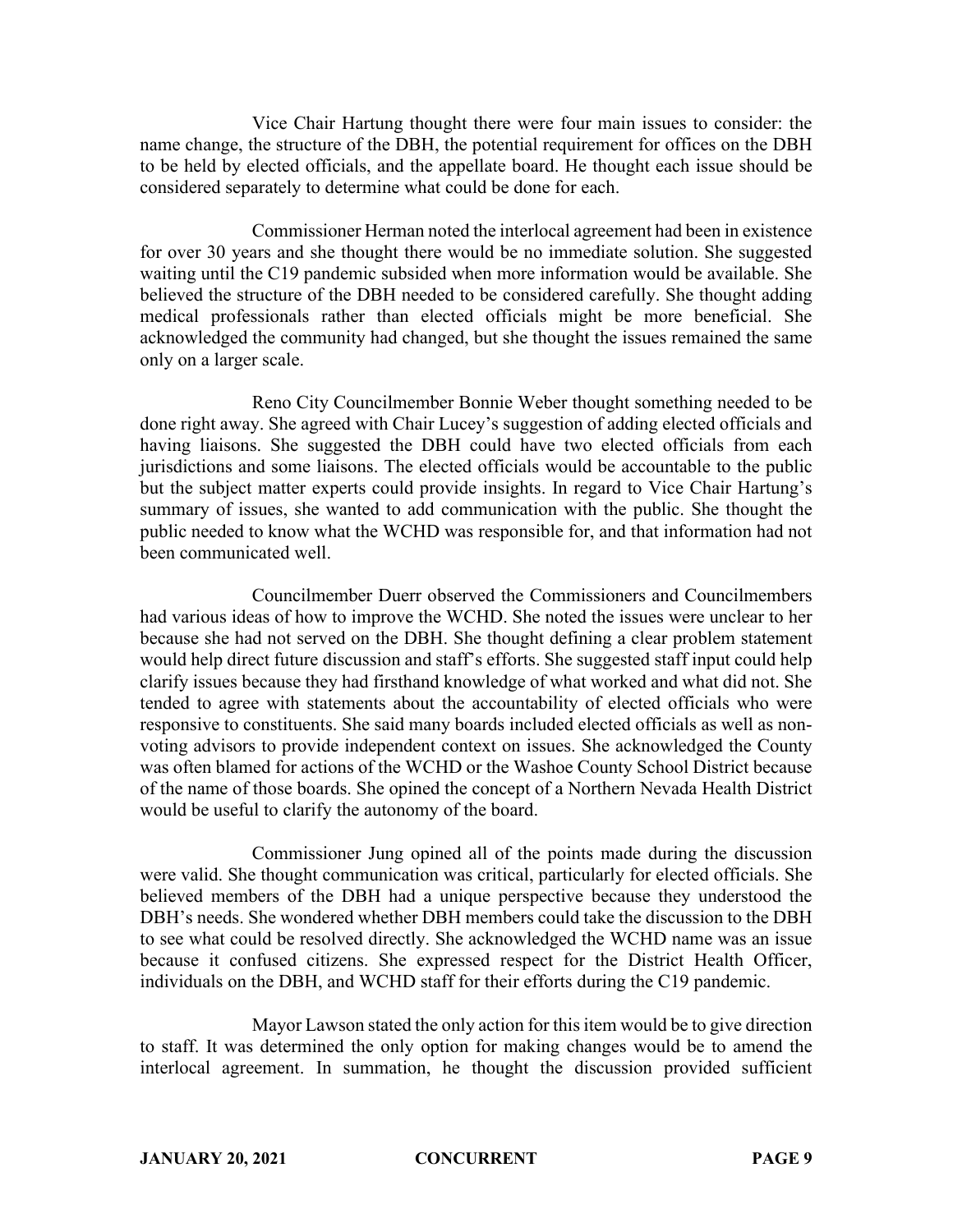information for staff, the DBH needed to be involved in further discussions, and the appeals process needed to be simplified as much as possible.

Sparks City Councilmember Donald Abbott asked whether there was a timeline for the changes which had been discussed. Mayor Lawson thought a letter indicating the intent to amend the interlocal agreement needed to be submitted three months prior to the end of the year. Ms. McCormick clarified the amendment needed to be approved by the three jurisdictions by October 2.

The City of Sparks voted on and passed a motion for this item.

Chair Lucey mentioned the DBH was composed of seven members, two members appointed by each jurisdiction and one licensed physician. He noted the Southern Nevada Health District specified three of their board members needed to represent the gaming industry, non-gaming industry, and a licensed physician. In contrast, the WCHD bylaws did not specify industry representation. He reiterated Commissioner Hill's request to have the WCHD present potential options to each jurisdiction, specifically to the Board of County Commissioners.

Vice Chair Hartung agreed the DBH was missing industry experts, so he thought adding those experts would be a potential change. He asked when the three jurisdictions would meet again as a group to make collective decisions on the types of changes that needed to be made.

Vice Chair Hartung moved to prioritize the changes and convene in another concurrent meeting in April or May to ensure the three jurisdictions were moving in the same direction. He restated the four issues: DBH membership, the appeal process, the leadership structure of the board, and the name.

Chair Lucey second the motion with the suggestion that each jurisdiction convey their changes to one representative who would sit with the City and County Managers to compile the changes. Vice Chair Hartung agreed with the change in the motion.

Commissioner Hill clarified that options would be reviewed by each entity, but the three jurisdictions would meet again before making final decisions. Commissioner Herman agreed with Commissioner Hill's statement.

On motion by Vice Chair Hartung, seconded by Chair Lucey, which motion duly carried on a 5-0 vote, it was ordered that staff from each jurisdiction review the four primary issues discussed, prioritize changes, convey the changes to the City and County Managers through one representative, and reconvene at a future concurrent meeting.

Mayor Schieve agreed with Councilmembers' and Commissioners' statements about the need to clarify the issues. She urged each jurisdiction to write down specific issues which could then be used to make progress as a community. She also wanted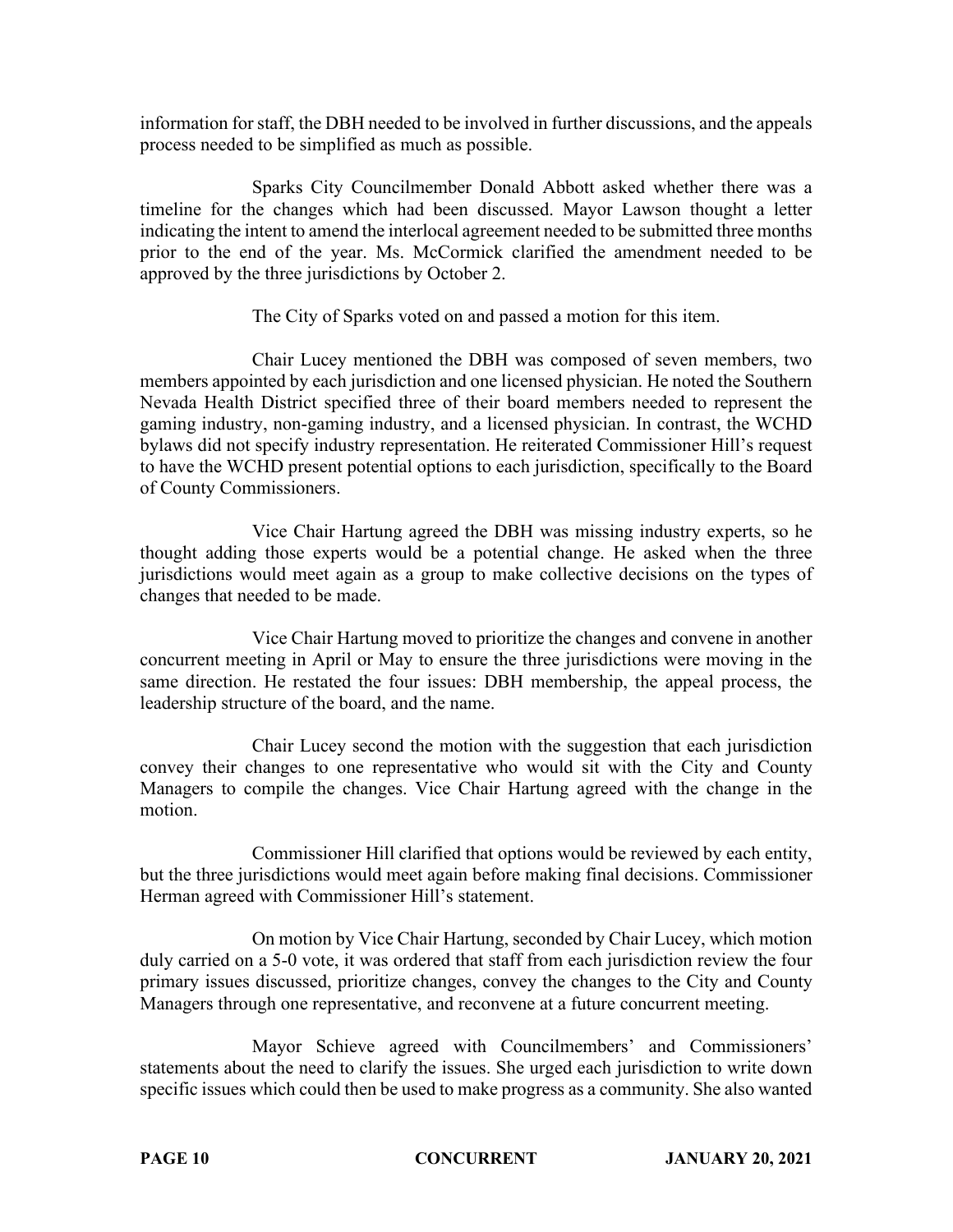to acknowledge the positives and successes of the WCHD. She asked each jurisdiction to work with staff to provide suggestions for improvements to the WCHD.

Councilmember Weber noted three different motions were being discussed on this item. Mayor Schieve suggested each jurisdiction could work with their Manager to clarify options before reconvening in another concurrent meeting. Mayor Lawson replied the three jurisdictions would work in a unified direction.

Councilmember Brekhus thought the Reno City Council needed to discuss this issue and determine a course of action.

The City of Reno voted on and passed a motion for this item.

**21-0067 AGENDA ITEM 9** Comments from Council/Commission Members or City/County Managers.

Sparks City Councilmember Charlene Bybee asked whether State Statute limited the number of liaisons who could serve on the District Board of Health (DBH). Sparks Assistant City Manager Alyson McCormick responded any possible limit would depend on how liaison roles were structured. She said there was nothing preventing the DBH from seeking input from community members either in an official liaison role or informally. She stated research would be required to determine whether an official liaison role could be pursued.

Sparks Chief Assistant City Attorney Wes Duncan confirmed any limitations would depend on the liaison role. He said he would work with staff to define the liaison role, and he would examine the Nevada Administrative Code and the Nevada Revised Statutes to determine whether any limitations were applicable.

Sparks City Mayor Ed Lawson thought the legal issues would be part of the research requested of staff.

Reno City Councilmember Naomi Duerr thanked Ms. McCormick for the information, saying she was impressed with the presentation. Commissioner Jung agreed.

Mayor Lawson commended the Commissioners and Councilmembers for participating in a second concurrent meeting in the last year. He expressed pride in the spirit of community and collaboration exhibited by all participants.